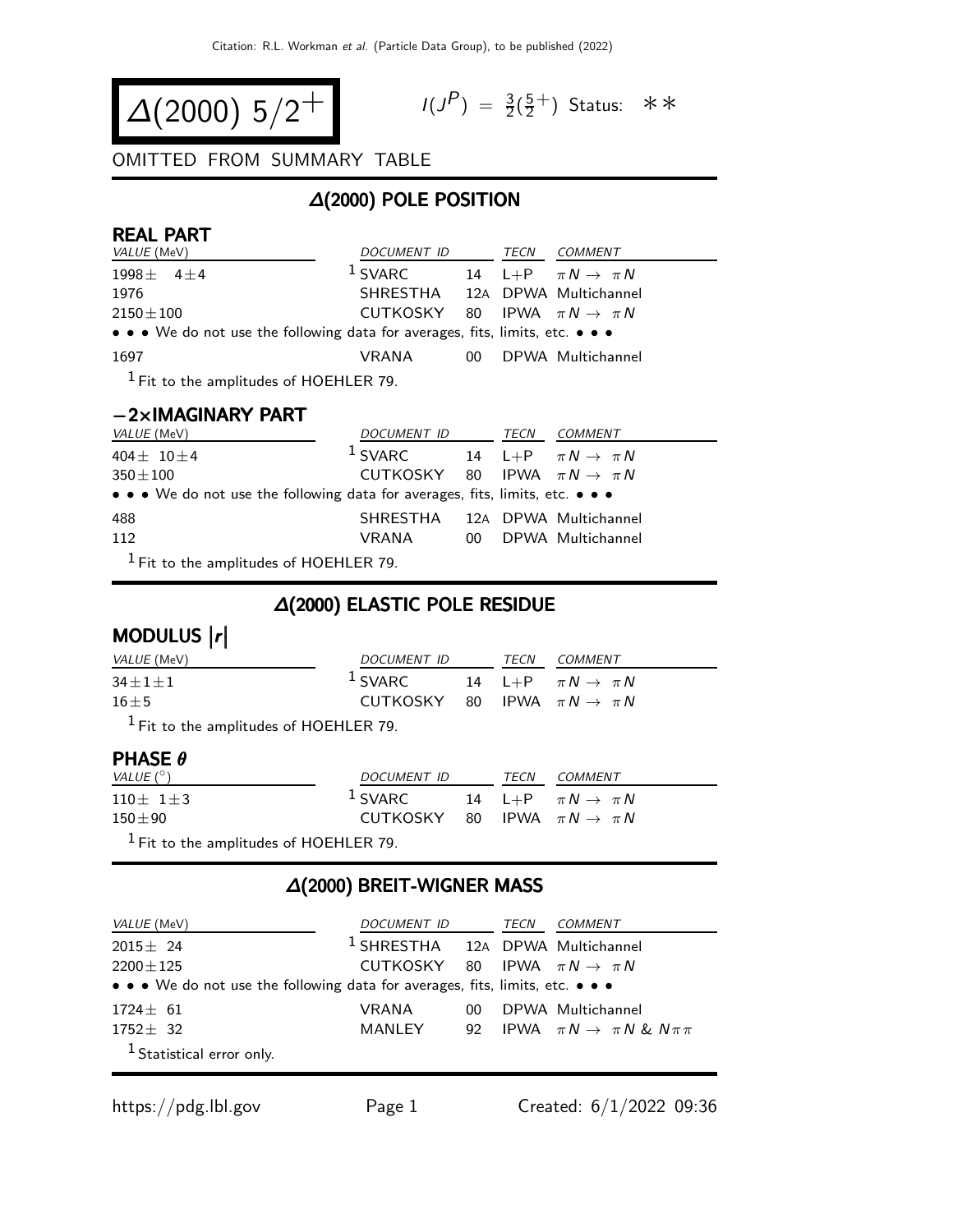#### ∆(2000) BREIT-WIGNER WIDTH

| <i>VALUE</i> (MeV)                                                            | DOCUMENT ID                                 |     | TECN | <i>COMMENT</i>                                 |
|-------------------------------------------------------------------------------|---------------------------------------------|-----|------|------------------------------------------------|
| $500 \pm 52$                                                                  | <sup>1</sup> SHRESTHA 12A DPWA Multichannel |     |      |                                                |
| $400 \pm 125$                                                                 | CUTKOSKY 80 IPWA $\pi N \rightarrow \pi N$  |     |      |                                                |
| • • • We do not use the following data for averages, fits, limits, etc. • • • |                                             |     |      |                                                |
| $138 \pm 68$                                                                  | VRANA                                       | 00. |      | DPWA Multichannel                              |
| $251 \pm 93$                                                                  | MANLEY                                      |     |      | 92 IPWA $\pi N \rightarrow \pi N \& N \pi \pi$ |
| <sup>1</sup> Statistical error only.                                          |                                             |     |      |                                                |

# ∆(2000) DECAY MODES

|                       | Mode                         | Fraction $(\Gamma_i/\Gamma)$ |
|-----------------------|------------------------------|------------------------------|
| $\Gamma_1$            | $N\pi$                       | $3 - 11 \%$                  |
| $\Gamma_2$            | $N \pi \pi$                  | $>87\%$                      |
| $\Gamma_3$            | $\Delta(1232)\pi$            | ${<}9%$                      |
| $\Gamma_4$            | $\Delta(1232)\pi$ , P-wave   | $< 6\%$                      |
| $\Gamma_{5}$          | $\Delta(1232)\,\pi$ , F-wave | $<$ 3 %                      |
| $\Gamma_6$            | $N\rho$ , S=3/2, P-wave      | seen                         |
| $\Gamma_7$            | $N\gamma$                    |                              |
| $\Gamma_8$            | $N\gamma$ , helicity=1/2     | seen                         |
| $\Gamma_{\mathsf{Q}}$ | $N\gamma$ , helicity=3/2     | seen                         |

#### ∆(2000) BRANCHING RATIOS

| $\Gamma(N\pi)/\Gamma_{\rm total}$                                                                                              |                                             |    |      |                                                |  |
|--------------------------------------------------------------------------------------------------------------------------------|---------------------------------------------|----|------|------------------------------------------------|--|
| VALUE $(\%)$                                                                                                                   | DOCUMENT ID                                 |    | TECN | <b>COMMENT</b>                                 |  |
| $7 \pm 1$                                                                                                                      | <sup>1</sup> SHRESTHA 12A DPWA Multichannel |    |      |                                                |  |
| $7 + 4$                                                                                                                        | CUTKOSKY 80 IPWA $\pi N \rightarrow \pi N$  |    |      |                                                |  |
| $\bullet \bullet \bullet \mathsf{We}$ do not use the following data for averages, fits, limits, etc. $\bullet \bullet \bullet$ |                                             |    |      |                                                |  |
| $0 \pm 1$                                                                                                                      | <b>VRANA</b>                                | 00 |      | DPWA Multichannel                              |  |
| $2 \pm 1$                                                                                                                      | MANLEY                                      |    |      | 92 IPWA $\pi N \rightarrow \pi N \& N \pi \pi$ |  |
|                                                                                                                                |                                             |    |      |                                                |  |

Statistical error only.

#### $\Gamma(\Delta(1232)\pi$  , P-wave) / $\Gamma_{\text{total}}$  (π total and the contract of the contract of the contract of the contract of the contract of the contract of the c

| VALUE (%)                                                                     | <i>DOCUMENT ID</i>                          | TECN | <i>COMMENT</i>       |
|-------------------------------------------------------------------------------|---------------------------------------------|------|----------------------|
| $3+3$                                                                         | <sup>1</sup> SHRESTHA 12A DPWA Multichannel |      |                      |
| • • • We do not use the following data for averages, fits, limits, etc. • • • |                                             |      |                      |
| $0 + 1$                                                                       | VRANA                                       |      | 00 DPWA Multichannel |
| $\mathbf{1}_{\mathbf{C}}$ , $\mathbf{1}_{\mathbf{C}}$                         |                                             |      |                      |

Statistical error only.

#### Γ $(\Delta(1232)\pi$ , F-wave)/Γ<sub>total</sub> Γ<sub>5</sub>/Γ

| VALUE (%)                                                                     | DOCUMENT ID                    | TECN | COMMENT              |
|-------------------------------------------------------------------------------|--------------------------------|------|----------------------|
| $\langle 3 \rangle$                                                           | SHRESTHA 12A DPWA Multichannel |      |                      |
| • • • We do not use the following data for averages, fits, limits, etc. • • • |                                |      |                      |
| $40 + 1$                                                                      | <b>VRANA</b>                   |      | 00 DPWA Multichannel |